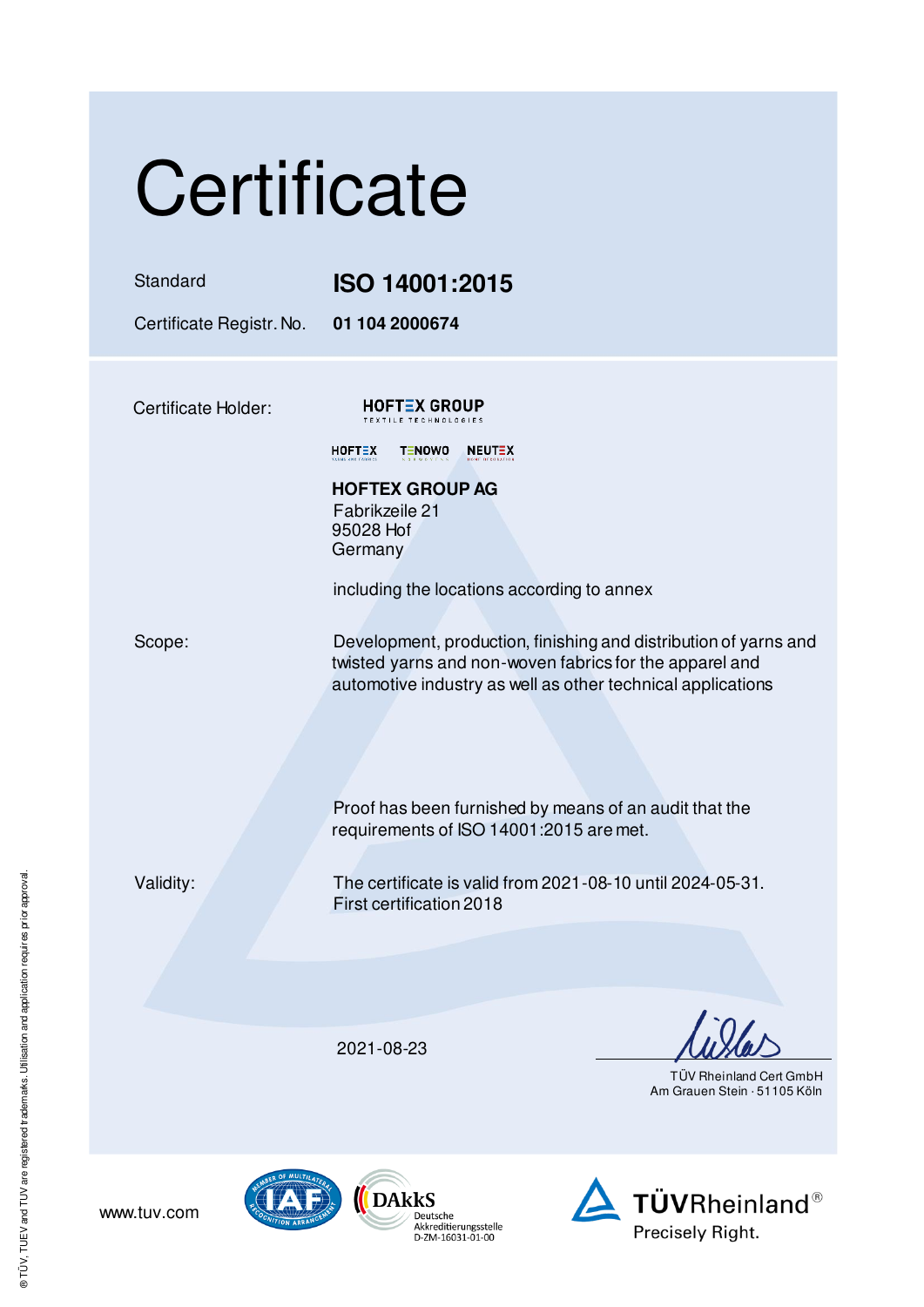# Annex to certificate

Standard **ISO 14001:2015** 

Certificate Registr. No. **01 104 2000674** 

| No. | Location                                                                                | <b>Scope</b>                                                                                                                                                      |
|-----|-----------------------------------------------------------------------------------------|-------------------------------------------------------------------------------------------------------------------------------------------------------------------|
| /01 | c/o HOFTEX GROUP AG<br>Fabrikzeile 21<br>95028 Hof<br>Germany                           | <b>Operational Holding</b>                                                                                                                                        |
| /02 | c/o Hoftex Färberei GmbH<br>Kulmbacher Str. 10A<br>95152 Selbitz<br>Germany             | Development, production, dyeing and<br>distribution of yarns and twisted yarns                                                                                    |
| /03 | c/o Hoftex Färberei Betriebs<br>GmbH<br>Kulmbacher Str. 10a<br>95152 Selbitz<br>Germany | Development, production, dyeing and<br>distribution of yarns and twisted yarns                                                                                    |
| /04 | c/o Tenowo GmbH<br>Fabrikzeile 21<br>95028 Hof<br>Germany                               | Development, production, finishing and<br>distribution of non-woven fabrics for the apparel<br>and automotive industry as well as other<br>technical applications |
| /05 | c/o Tenowo Hof GmbH<br>Fabrikzeile 21<br>95028 Hof<br>Germany                           | Development, production, finishing and<br>distribution of non-woven fabrics for the apparel<br>and automotive industry as well as other<br>technical applications |
| /06 | c/o Tenowo Hof GmbH<br>Oberkotzauer Str. 4a<br>95032 Hof<br>Germany                     | Development, production, finishing and<br>distribution of non-woven fabrics for the apparel<br>and automotive industry as well as other<br>technical applications |

Page 1 of 2



www.tuv.com